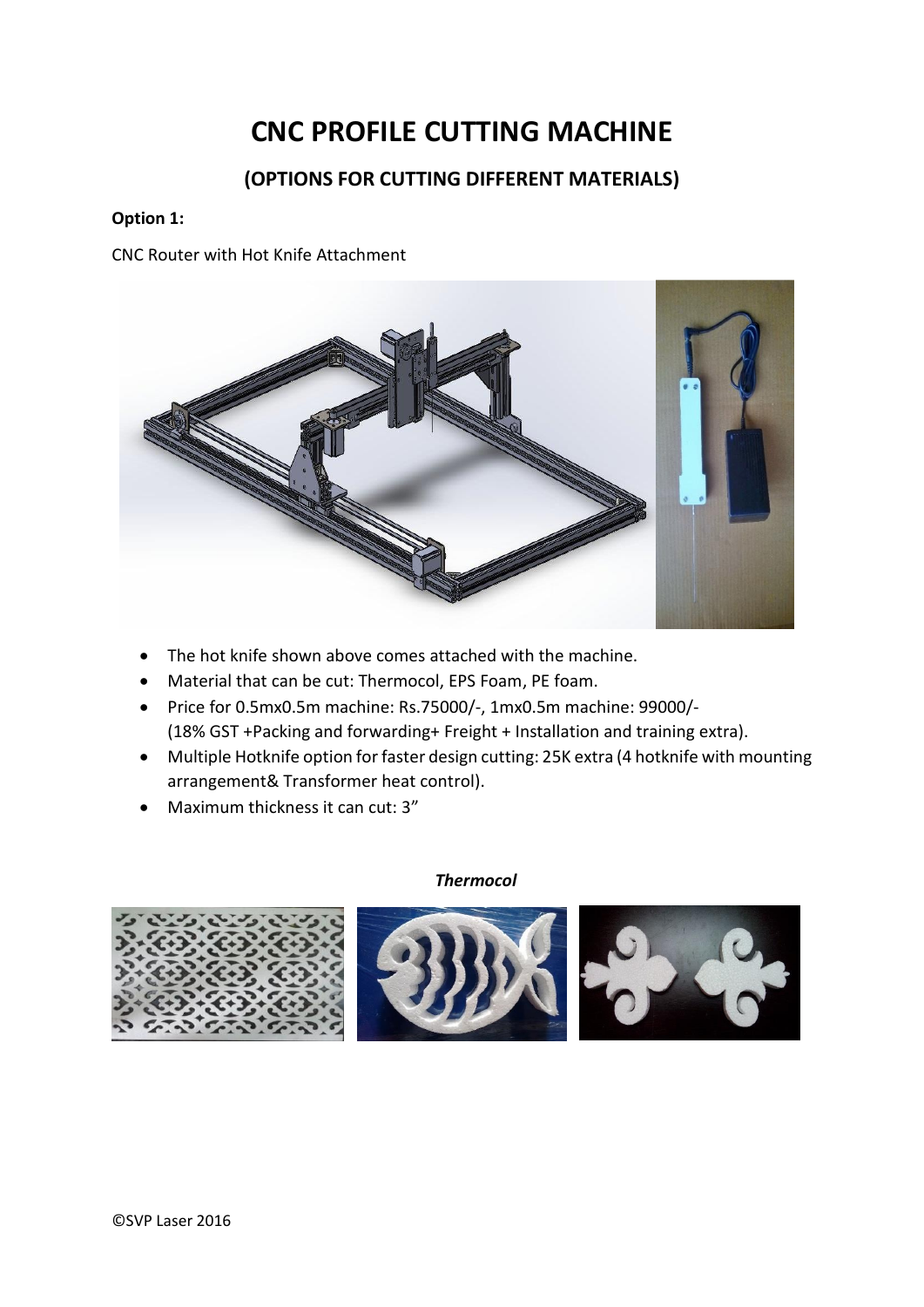## **Option 2:**

CNC Router with Dremel Spindle (Light duty) attachment



- The Dremel tool shown above comes attached with the machine.
- It can cut Thermocol, Coroplast, Foamboard and other soft materials.
- Both 2D and 3D designs can be cut.
- Price for 1mx0.5m machine: Rs.150000 + VAT/CST + Packing and forwarding+ Freight+ Installation and training.





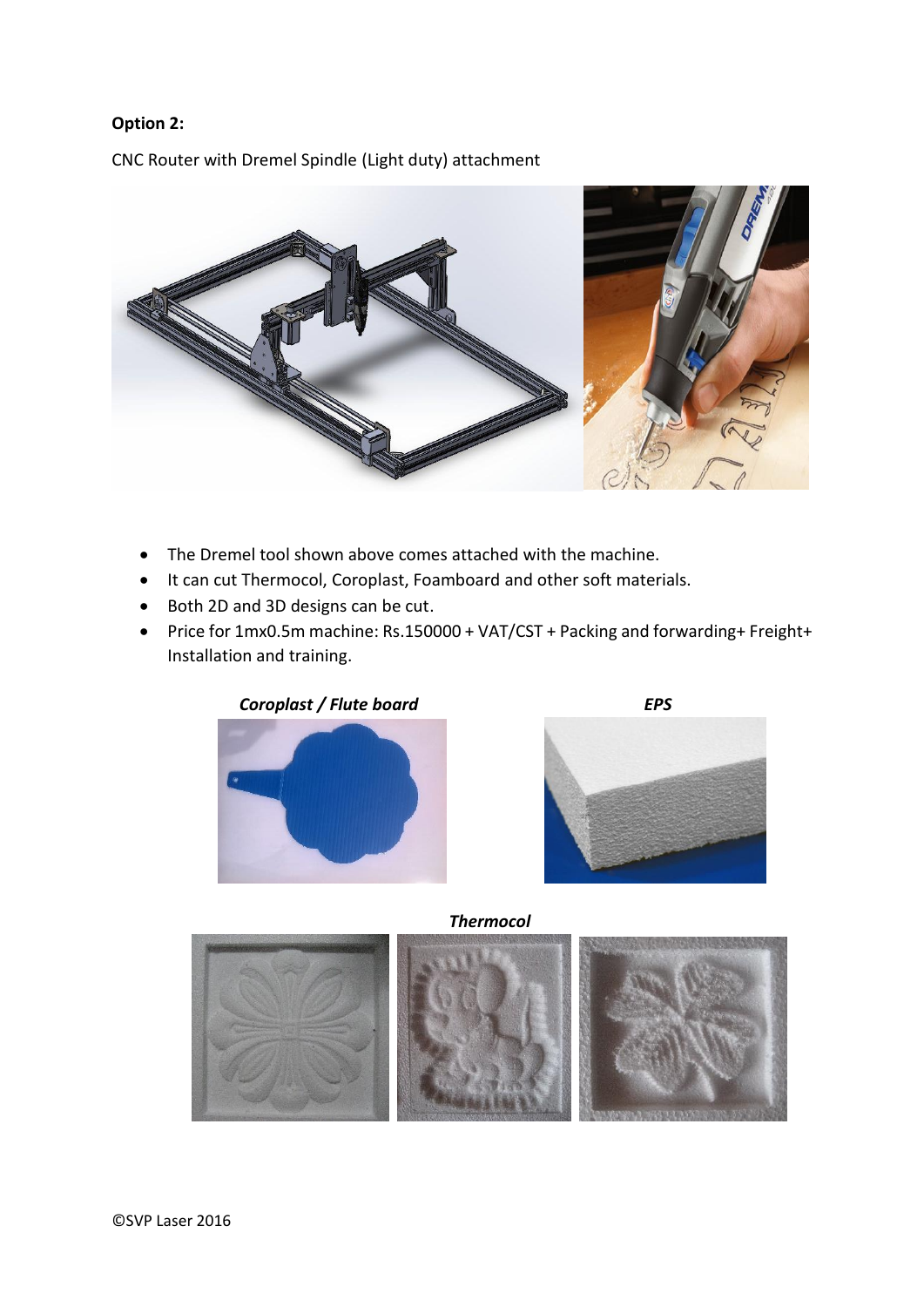#### *PU Foam*



#### **Option 3:**

CNC Hot Wire



- It can cut big blocks of Thermocol, EPS Foam in the desired shape.
- 2D Cutting only.
- Price for 2'X3' machine: Rs.2,00,000 + VAT/CST + Packing and forwarding+ Freight+ Installation and training
- Price for 4'X4' machine single wire: Rs.3,00,000 +18% GST + Packing and forwarding+ Freight+ Installation and training. Multiple wires (10 wires): 1 Lakhs extra. 8'x4' size: 1 Lakhs extra.
- Gantry attachment for HotKnife, Hotscoop : 75K extra, Vertical strings option : One lakhs extra, RotoScoop option : One lakhs extra.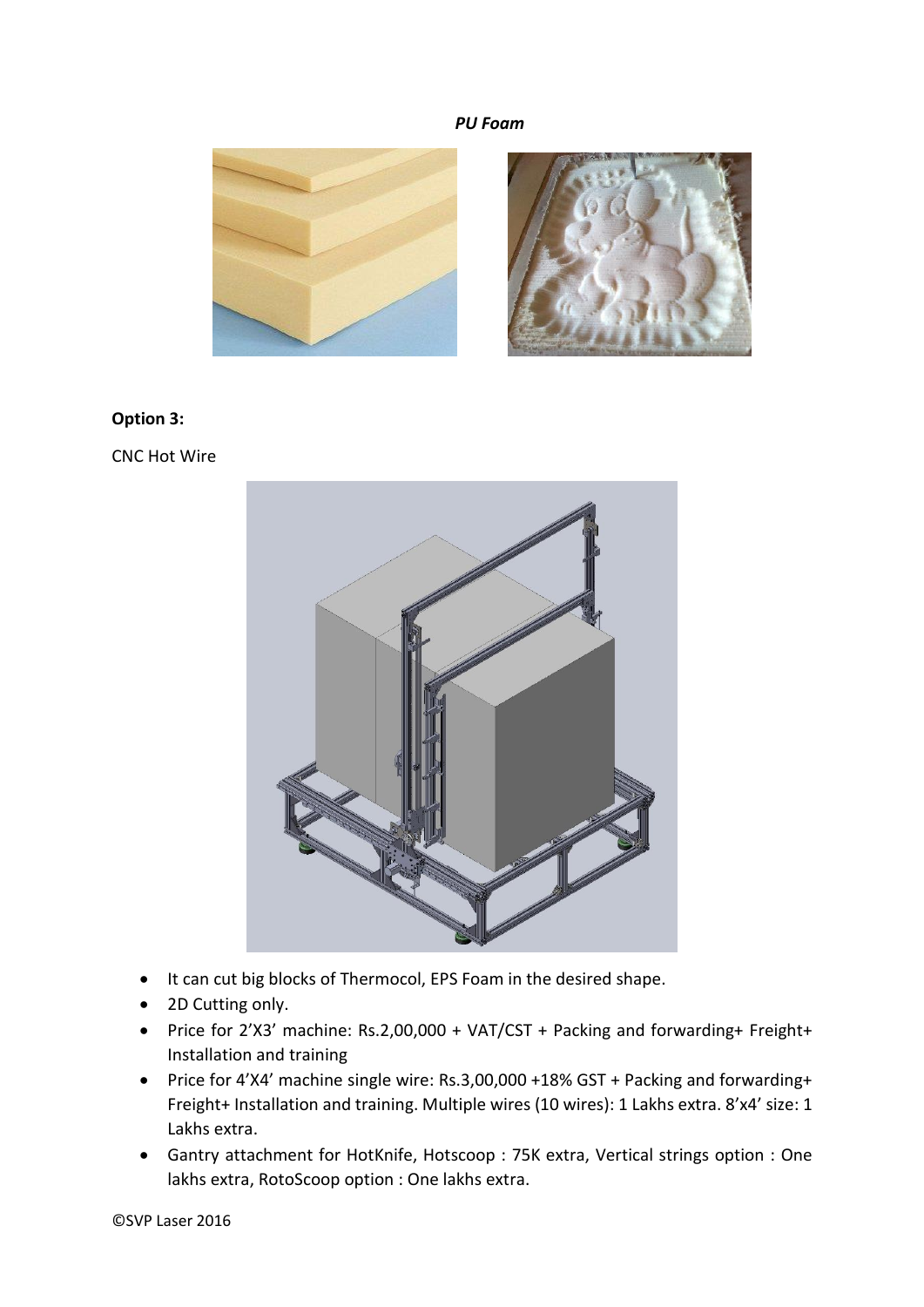



 *4-side pillar 8-side pillar corner pattis kumb/kalash/gumti array*









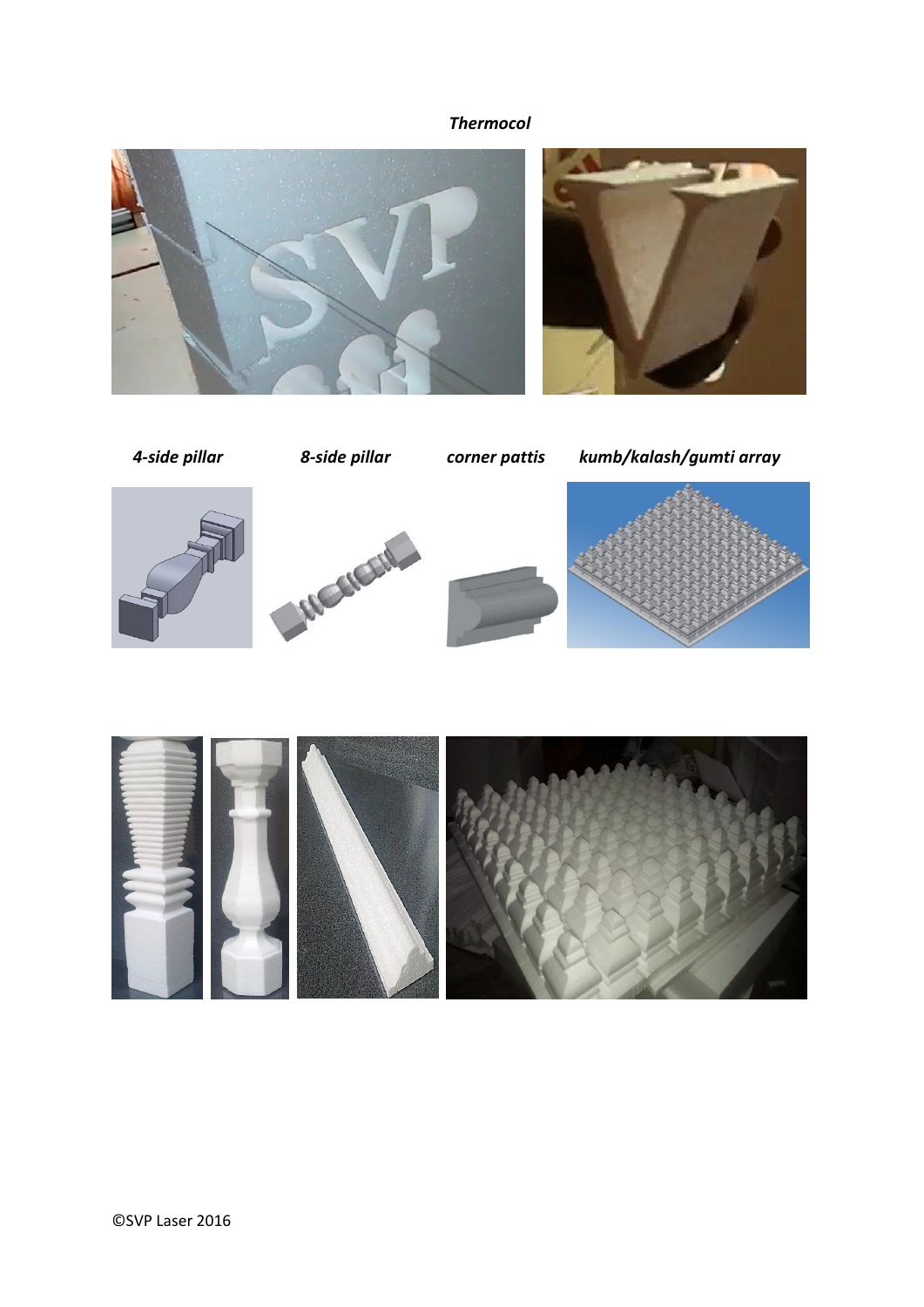## **Option 4:**

• CNC Router with heavy duty spindle attached.



- The Bosch Router shown above or the Skill Router comes attached with the machine.
- It can cut a wide variety of materials like
	- 1. All types of wood
	- 2. Plastics, Acrylic
	- 3. ACP
	- 4. Thermocol
	- 5. PU Foam
	- 6. Non-ferrous metals like Aluminium, Copper, Brass etc,
- Both 2D and 3D designs can be cut.
- Price for 2'X2' machine: Rs.250000 + GST + Packing and forwarding + Freight + Installation and training.
- Price for 4'X4' machine: Rs.350000 + GST + Packing and forwarding + Freight + Installation and training.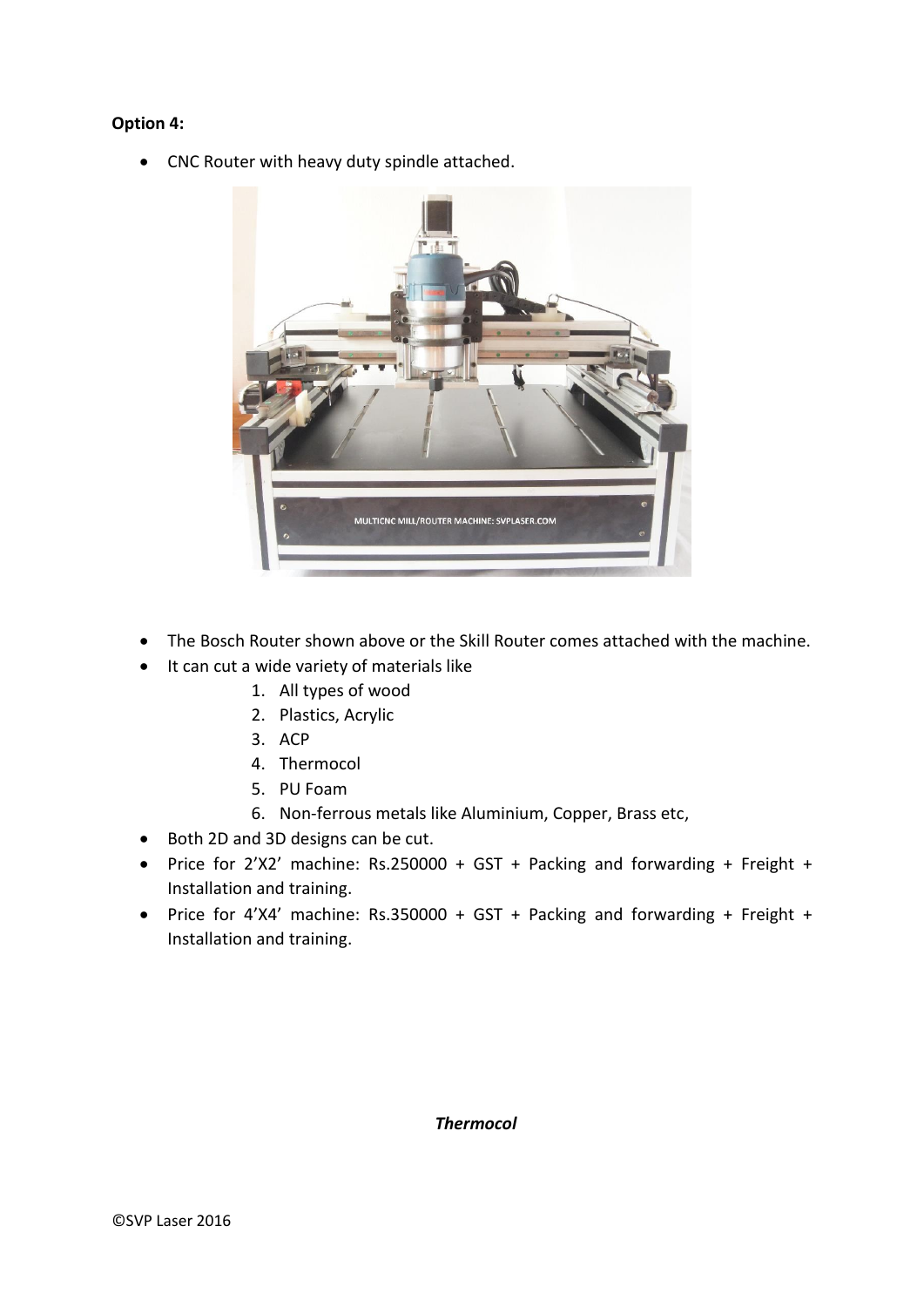

 *PU Foam Coroplast / Flute board*



 *Industrial Applications EPS Switch Board Cutting*







You can choose any of the combinations from the above options or any single option as well. Price varies accordingly depending on the options chosen.

## **Option 5:**

CNC Router with Heavy Duty Spindle and Hotwire (**Option 3 + Option 4**) in one machine.